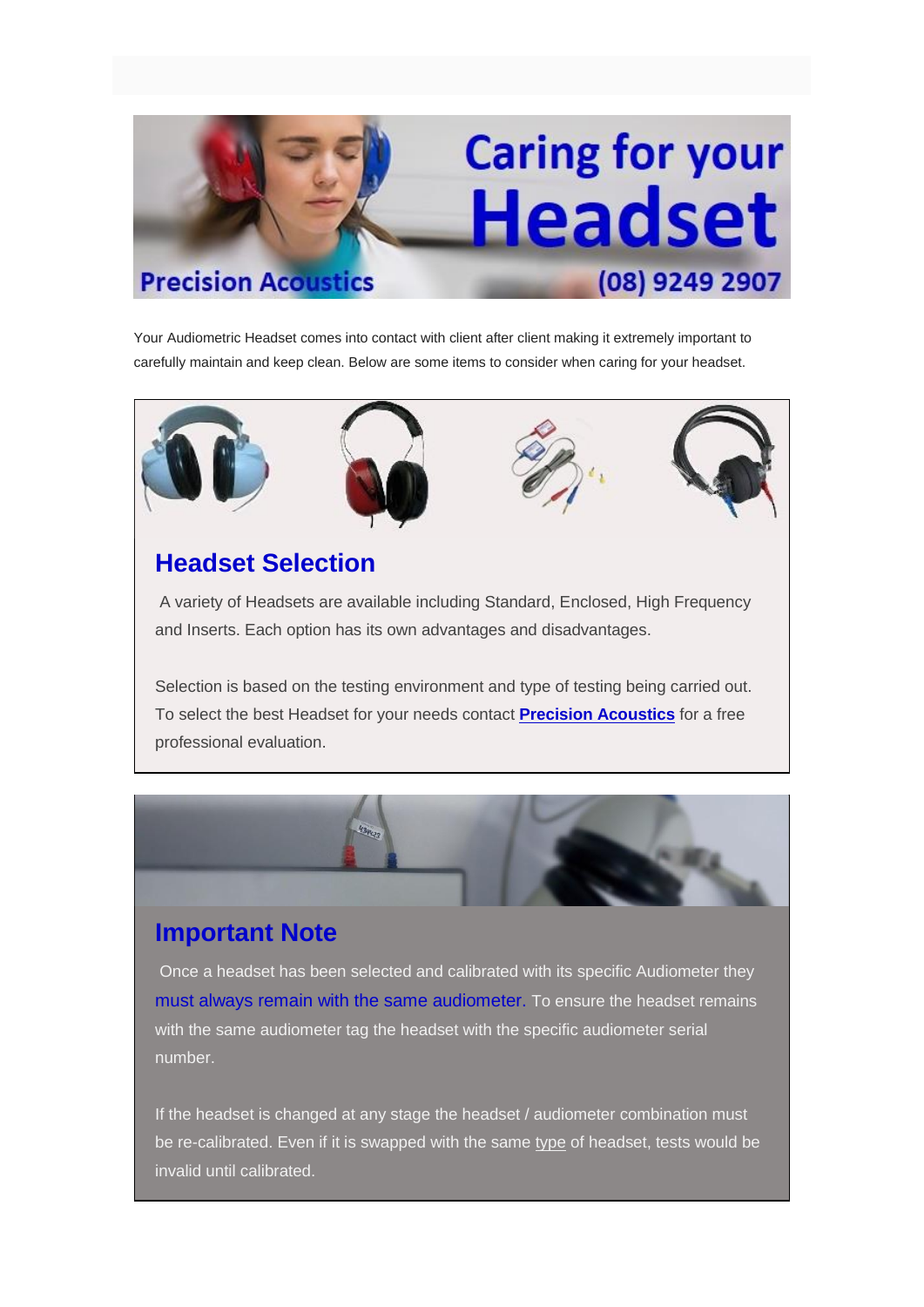

#### **Daily checks and cleaning**

**Cleanliness is paramount in the interest of hygiene and safety of your patients, to best achieve this;**

- Clean your headphones after each use using alcohol-free wipes. Alcohol may dry out and prematurely age the rubber cushions. Ensure NO liquid enters the headset diaphragm located in the center of the headset.
- Best to store headset by hanging on a hook, this will prevent distortion of cushion shape, and reduce contact with dirt and dust.
- Take care when handling headsets. Sudden impact caused by dropping of headsets or snapping of cushions together could cause damage to the diaphragms.
- Inspect headset cushions daily for cracking, damage or distortion of shape.
- Check fitting of headset is firm, adjust as required.
- Headset cables should be visually inspected daily for any damage, fraying or cracking.
- Self-test headsets regularly to ensure tones are clear and free from any scratchy noise, hum, clicks or alike.